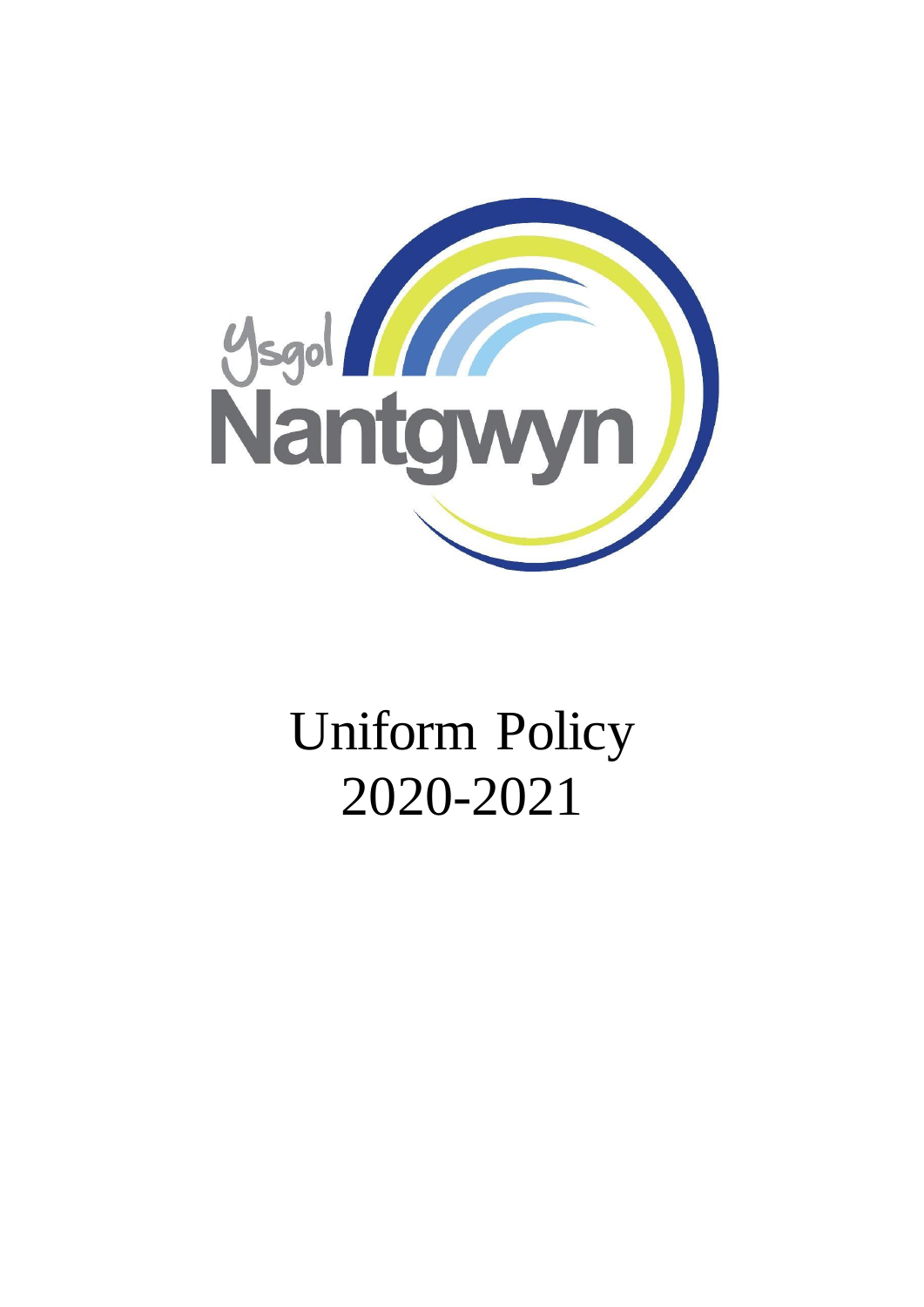

It is our school policy that all children wear school uniform when attending school, or when participating in a school-organised event outside normal school hours. We provide a complete list of the items needed for school uniform in our school prospectus and on our website – [www.ysgolnantgwyn.co.uk](http://www.ysgolnantgwyn.co.uk/)

This policy was written in conjunction with the Welsh Government guidance contained in circular: "Guidance for governing bodies on school uniform and appearance policies". Welsh Government Circular No: 015/2011 Date of issue: July 2011 [https://gov.wales/sites/default/files/publications/2018-03/guidance-for-governing](https://gov.wales/sites/default/files/publications/2018-03/guidance-for-governing-bodies-on-school-uniform-and-appearanc-policies-revised-july-2011.pdf)[bodies-on-school-uniform-and-appearanc-policies-revised-july-2011.pdf](https://gov.wales/sites/default/files/publications/2018-03/guidance-for-governing-bodies-on-school-uniform-and-appearanc-policies-revised-july-2011.pdf)

The power to introduce a school uniform policy is contained in section 88(1) of the Education and Inspections Act 2006. Whilst this section does not specifically mention school uniforms it is broad enough to include it. This section places a duty on governing bodies to ensure that policies designed to promote good behaviour and discipline are pursued at the school.

In addition section 89(1) of the Education and Inspections Act 2006 also places a duty on the headteacher to determine measures (including rules and provisions for enforcing them) to be taken with a view to promoting discipline among pupils, a proper regard for authority, encouraging good behaviour and respect for others and otherwise securing an acceptable standard of behaviour. It is a requirement of section 89(6) that any measure introduced by the headteacher under section 89(1) of the Education and Inspections Act 2006 should be publicised by him in the form of a written document. That document should be made known within the school and to parents of registered pupils at the school.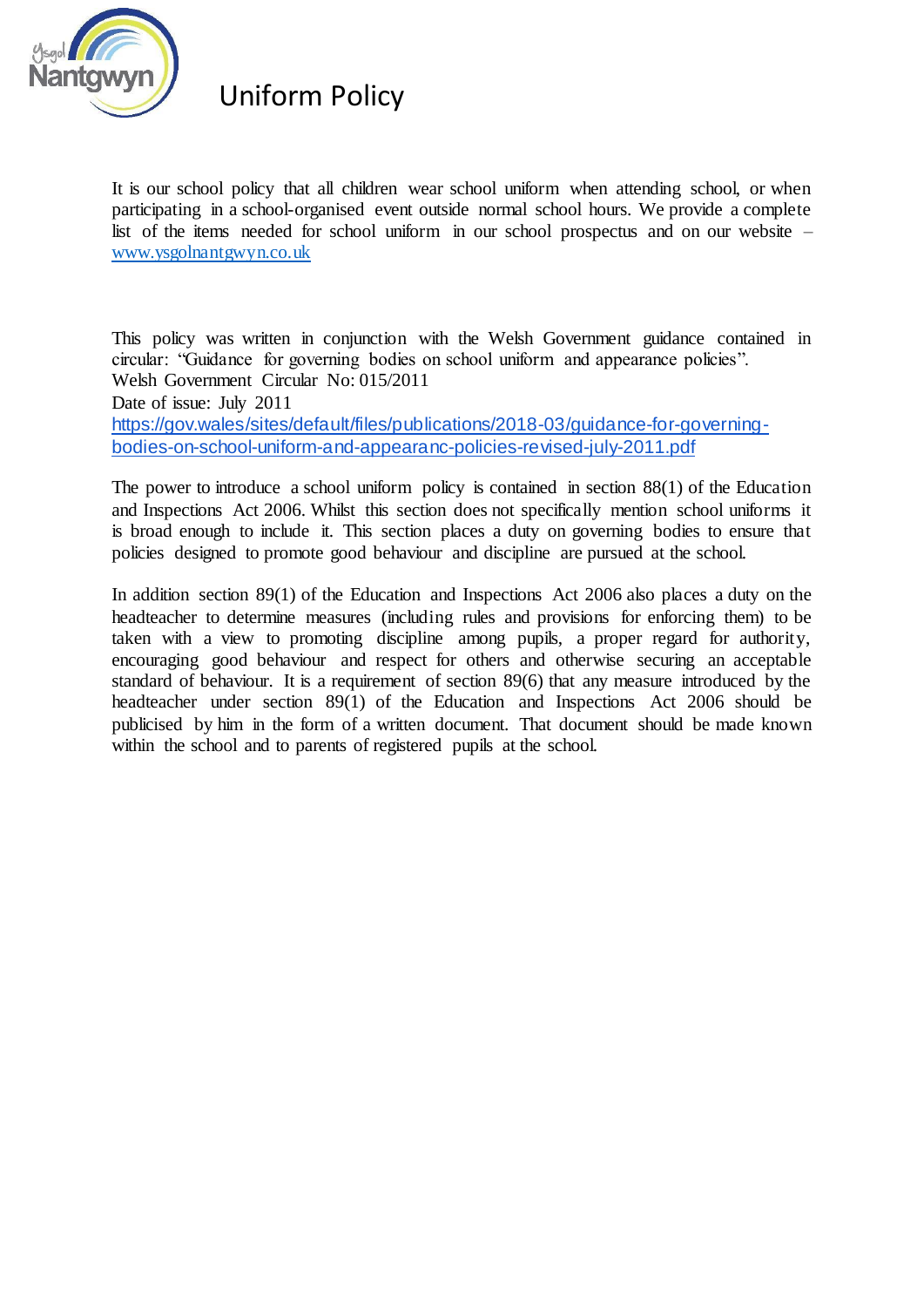

### **Aims and objectives**

Our policy on school uniform is based on the notion that when properly developed and appropriately implemented, a school uniform can:

• provide a sense of identity and cohesion within the school and instils pride in its achievements;

- can support positive behaviour and school discipline;
- can ensure pupils dress appropriately for learning activity;
- can remove peer pressure to dress in 'designer' fashions;

• can enable pupils of all backgrounds to share in a common identity which embraces their particular requirements;

- can help reduce inequalities between pupils and some triggers for bullying;
- can help identify truants; can assist identification of strangers on school premises; and
- it can support and promote the ethos of the school.

### **Jewellery**

On health and safety grounds we do not allow pupils to wear any jewellery in our school. The exceptions to this rule is a wrist watch. We ask the pupils to remove these objects during PE and games, to prevent them from causing injury.

### **Extreme haircuts and colours**

The school does not permit children to have 'extreme' haircuts and unnatural hair colours that could serve as a distraction to other pupils. Only basic hair accessories to be worn i.e. scrunchies, bobbles and headbands which should be appropriate.

### **Footwear**

The school wants all children to grow into healthy adults. We believe that it is dangerous for pupils to wear shoes that have platform soles or high heels, so we do not allow pupils to wear such shoes in our school. Neither do we allow pupils to wear trainers to school; this is because we think that this footwear is appropriate for sport or for leisurewear, but is not in keeping with the smart appearance of a school uniform. We require all pupils to wear shoes as stated in the uniform list. Shoes need to be black in colour.

### **Outerwear**

A suitable plain, dark coloured coat may be worn as outerwear to and from school. There should be no logos on this clothing.

### Additional Guidance

**TROUSERS**: Plain, grey classic school- style trousers. These should be straight legged and not a tight, 'bootleg', 'drainpipe' or 'jeans' style nor should they be 'low-rise'. There should be no large belts or buckles. Trousers should not be made out of a denim fabric or leather. **SKIRT**: Skirts should not be tight, slit, or made of stretch fabric. The hem of the skirt should be no more than 5cm above the knee.

**HATS and Head Covering**: No hats to be worn in school buildings. The wearing of a head scarf or hijab, for religious reasons, is permitted. Garments covering the face or whole body, for example the abaya and niqab are not permitted.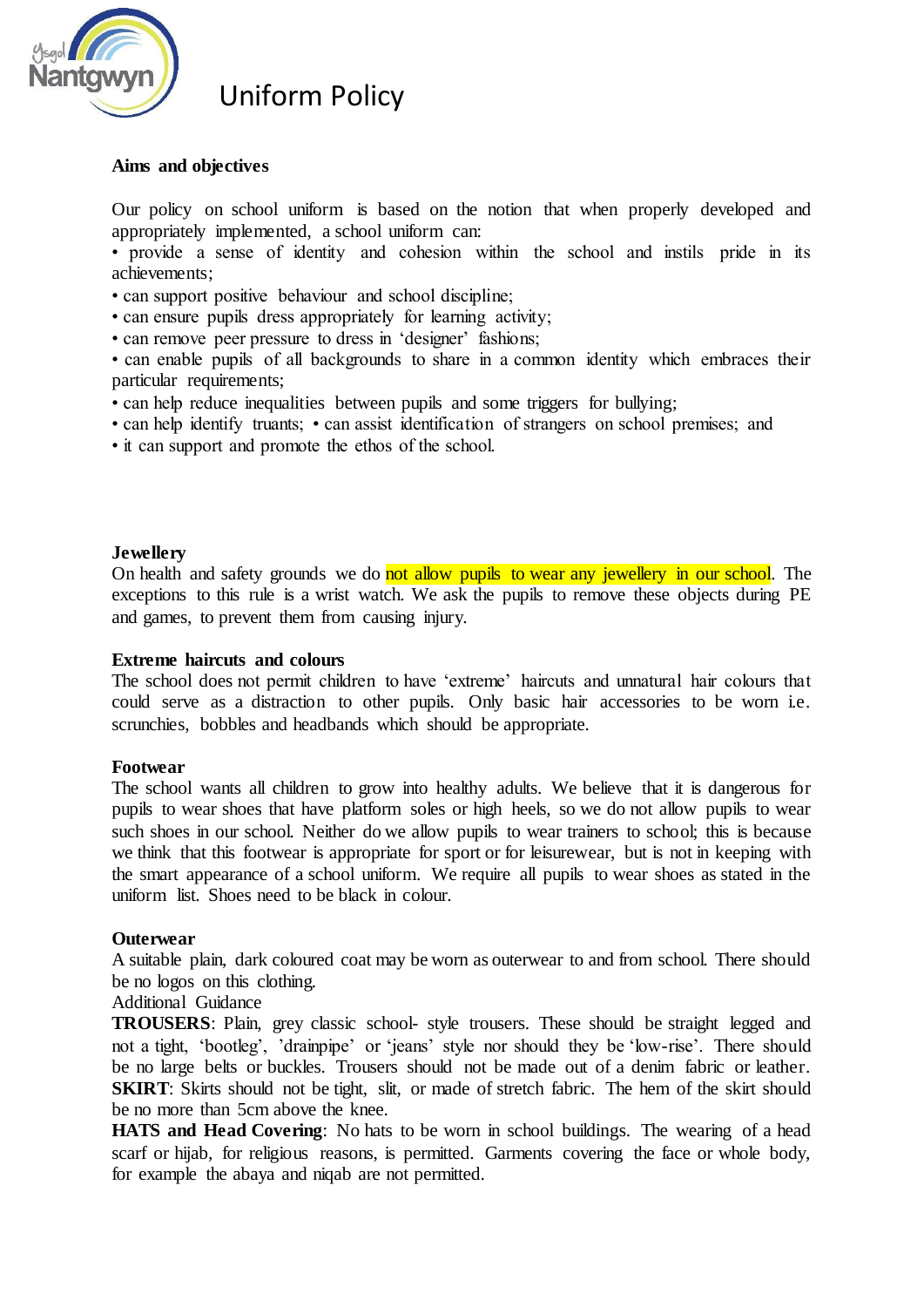

**SHIRT/BLOUSE:** Plain white, long or short sleeved shirt/blouse with stiff collar. The shirt/blouse should be tucked into the waistband when worn under a jumper/sweatshirt so that it is not visible below it.

**HEALTH AND SAFETY, HAIR:** Pupils with long hair or headscarves are required to tie them back safely for PE and work in science labs or technology workshops.

### **Process**

The role of parents/carers We ask all parents/carers who send their children to our school to support the school uniform policy. We believe that parents have a duty to send their children to school correctly dressed and ready for their daily schoolwork. One of the responsibilities of parents/carers is to ensure that their child has the correct uniform, and that it is clean and in good repair. The school welcomes children from all backgrounds and faith communities. If there are serious reasons, for example on religious or medical grounds, why parents want their child to wear clothes that differ from the school uniform, the school will look sympathetically at such requests. If any parent would like the school to modify the uniform policy, they should make representation, in the first instance, to the Head teacher. We advise that all items should be clearly marked with the child's name on it.

### **The role of Governors**

The Governing Body supports the Head teacher in implementing the school uniform policy. It considers all representations from parents/carers regarding the uniform policy and liaises with the Head teacher to ensure that the policy is implemented fairly and with sensitivity. It is the Governors' responsibility to ensure that the school uniform meets all regulations concerning equal opportunities. Governors ensure that the school uniform policy helps children to dress sensibly, in clothing that is hardwearing, safe and practical.

### **Complaints**

Complaints about school uniform (or dress) and appearance codes/policies are dealt with in accordance with the governing body's complaints procedure. Non-compliance with school uniform policy: the headteacher to enforce codes as part of his or her overall responsibility for the day-to-day running of the school and for maintaining discipline.

Headteachers should decide what action to take when pupils infringe a school's uniform or appearance rules. Headteachers can discipline pupils for breach of the school's uniform/appearance policies. However they should first try to establish why a pupil is not complying with the policy. If it is because families are in financial difficulties, schools should allow an appropriate amount of time for the required items to be purchased and offer information about any assistance the LEA or the school is able to offer.

There may be other reasons apart from financial ones or defiance why a pupil is not complying with the uniform or appearance policy. For example, their uniform may have been lost, stolen or damaged, or accidentally soiled beyond the point where it can be worn and it may not be possible to wash and dry some articles of clothing overnight. The Welsh Government would not expect headteachers to send children home in these circumstances. Other reasons could be that the uniform is not available in the pupil's size, or there may be religious reasons that have not been previously identified.

Headteachers may ask pupils to go home to change their clothes without formally excluding them. This should be for no longer than necessary to effect the change of clothing and would only be appropriate where the change could be made quickly and easily. Headteachers should